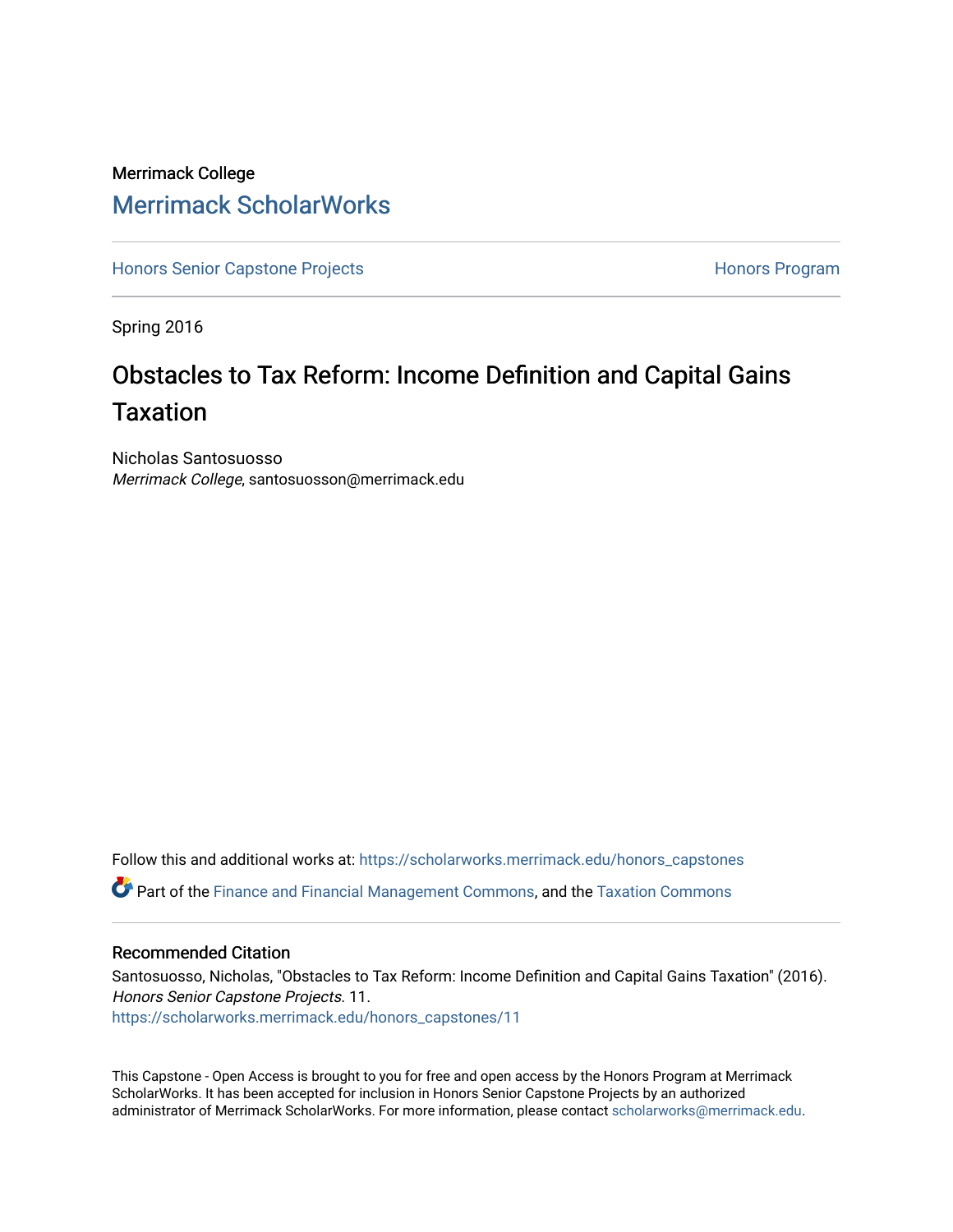Nicholas L. Santosuosso Public Finance Fall 2015 Dr. Anthony J. Laramie

Obstacles to Tax Reform: Income Definition and Capital Gains Taxation

## **I. Introduction**

The Great Recession of 2007-2009 sparked widespread economic anxiety among the American public while setting the tone for the debate over economic policy to capture center stage in the 2012 Presidential election cycle. Concern over growing budget deficits and wealth concentration in the wake of the Recession caused much of this attention to shift onto the fiscal policy of the United States. Public dissatisfaction with the federal income tax code remains pervasive today, and 72 percent of Americans believe that the tax system needs either a major or complete overhaul, according to Pew Research Center (Doherty 2013). Support for such drastic tax reform is up from 46 percent in 2005 and dispersed across partisan and demographic groups.

Although the majority of Americans favor some sort of tax reform, there is no consensus as to what direction or form such efforts should take. Surprisingly, only 11 percent of Americans report being most concerned about their own personal taxes being too high. Even when sampling is limited to those earning incomes over \$100,000, just 17 percent cite personal tax burdens as the driving factor behind their support of tax reform. Instead, the debate over tax policy appears to be deeply rooted within individual perceptions of government: while 57 percent of respondents pointed to the prevalence of special loopholes and gimmicks for the wealthy as their primary concern, another 28 percent were most bothered by the exceeding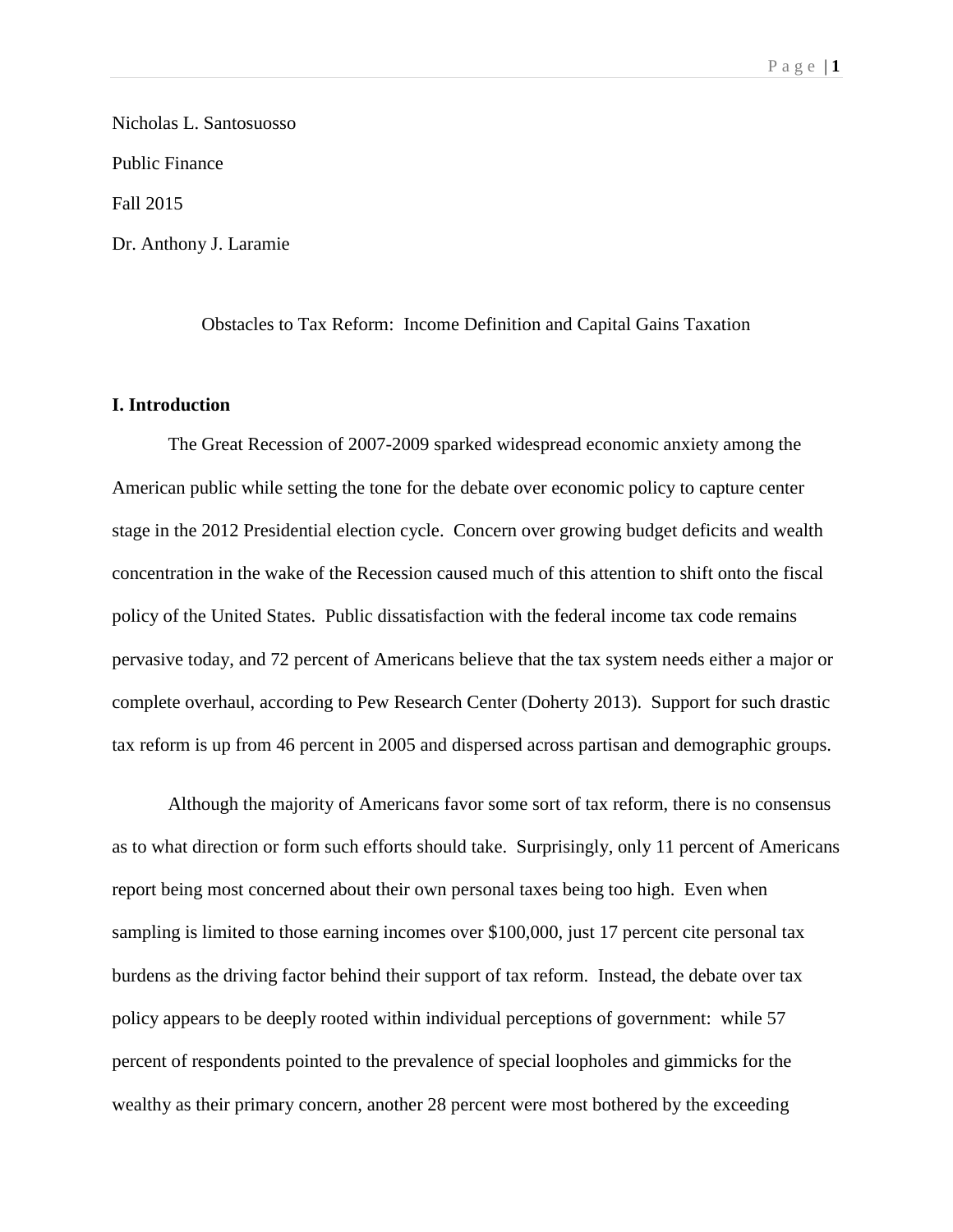complexity of the tax code. These two foremost concerns have been construed as implicating divergent roles for the federal government, with the former inviting government to take on a larger role in the form of redistributive taxation and the latter emphasizing a reduction of government's role in economic policy as a precursor to simplifying the tax code (Doherty 2013). Contrasting perceptions of the goals of taxation and the regulatory implications that follow have resulted in legislative gridlock that precludes the passage of a comprehensive tax reform bill.

The taxation of capital gains features prominently in the debate over tax reform, as the treatment of capital income simultaneously implicates questions of fairness and complexity in the tax code. Capital gains receive preferential treatment in the form of relatively lower tax rates under current U.S. law, a practice that primarily benefits the wealthy, who are more likely to hold large portfolios of capital assets. Many wealthy investors realize a significant portion of their annual earnings as capital gains, causing their overall tax rates to be lower than those facing middle class Americans, whose incomes are often comprised entirely of wages. While the preferential tax treatment of capital gains is not entirely without justification, for reasons we shall discuss herein, the sentiment that the wealthy do not pay their fair share of taxes is broadly held among the American public. This discontent was manifested into policy by the Obama Administration through proposal of the so-called "Buffet Rule," intended to ensure that taxpayers earning over \$1 million pay at least 30 percent of their yearly income in federal taxes, regardless of whether the income is earned as salary or capital gains (Brundage 2012).

#### **II. Defining Income for Tax Purposes**

Thus far this paper has used the term *income* in the colloquial sense; however, analysis of the taxation of capital gains requires us to first identify a workable definition of income, with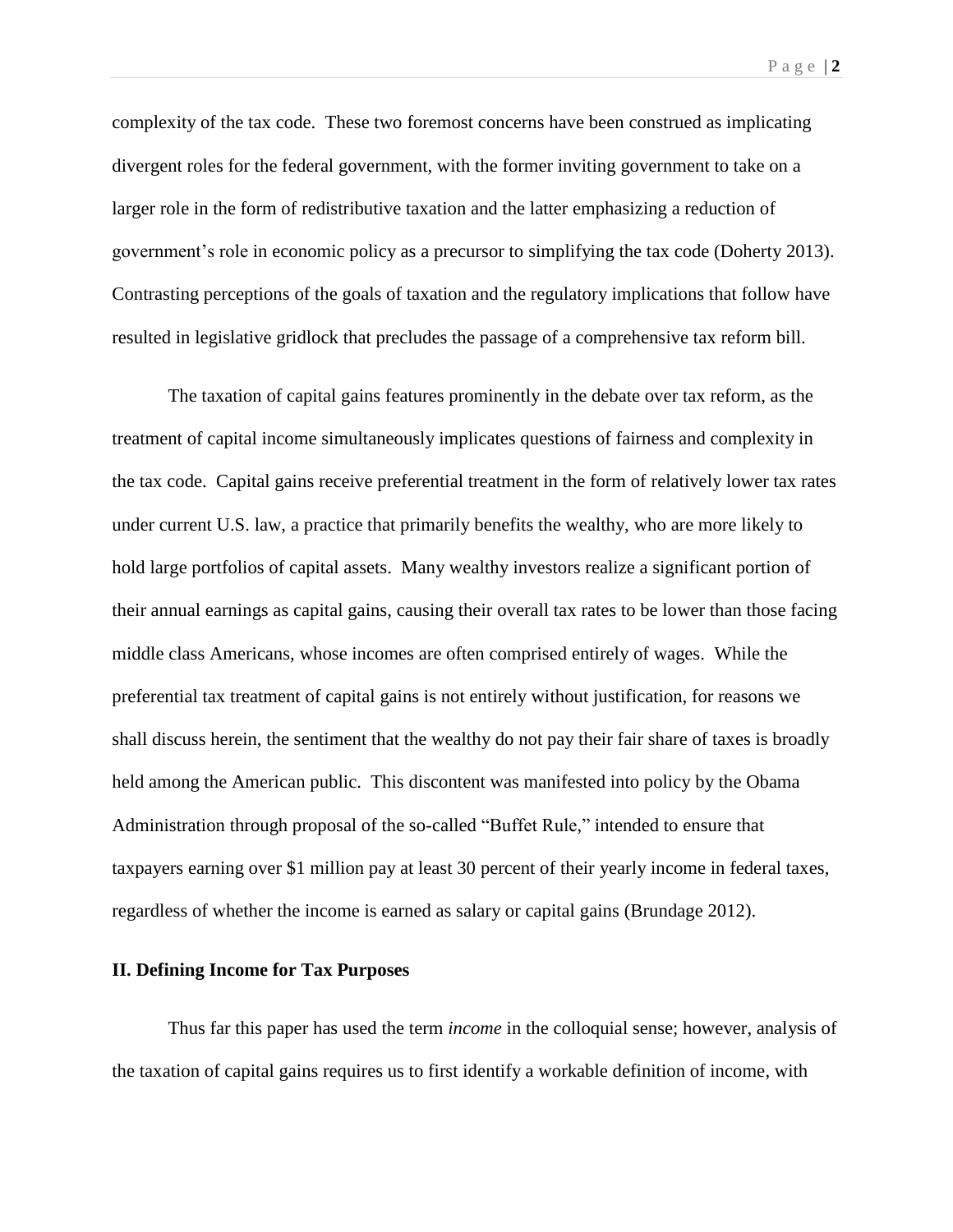which the present statutory treatment of capital gains, as well as proposed changes, can be juxtaposed. The most widely referenced definition of income among Public Finance economists is the Haig-Simons comprehensive definition, which measures the change in an individual's power to consume during the year (Gruber 2005, pg. 498). Specifically, the Haig-Simons definition considers an individual's income to be the sum of wages, salaries, privately earned profits, dividends and interest receipts, transfer payments and employee benefits, gifts or inheritances received, the value of free or subsidized services consumed and the net increase in the real value of assets. The last item is of particular importance because it calls for capital gains to be taxed each year as they accrue, instead of being taxed once when capital assets are sold, as current U.S. law provides. Furthermore, the Haig-Simons definition taxes appreciation of capital assets adjusted for inflation, unlike the U.S. tax code. These discrepancies represent the most substantial deviation away from the Haig-Simons definition in the taxation of capital gains, leading to both practical complications and efficiency implications in the enforcement of the tax.

The practice of levying taxes on the real increase in value of capital assets is derived from the basic concept of income endorsed by Haig-Simons: annual income is the value of what a taxpayer *could* afford to consume in a given year, while holding wealth constant. This principle is best illustrated through an example. Suppose that at the beginning of the year Sally owns \$100 worth of corporate stock, which appreciates in value to \$250 by the end of the year. During the same time period, she earns a salary of \$1,000 working at her full-time job, in addition to receiving health insurance benefits worth \$500 from her employer. Of her \$1,000 salary, \$700 is spent consuming goods and services throughout the course of the year, and the remaining \$300 is invested in U.S. Treasury bonds. Sally's taxable income under the Haig-Simons definition would be \$1,650, consisting of \$1,000 in salary, \$150 in accrued capital gains and \$500 in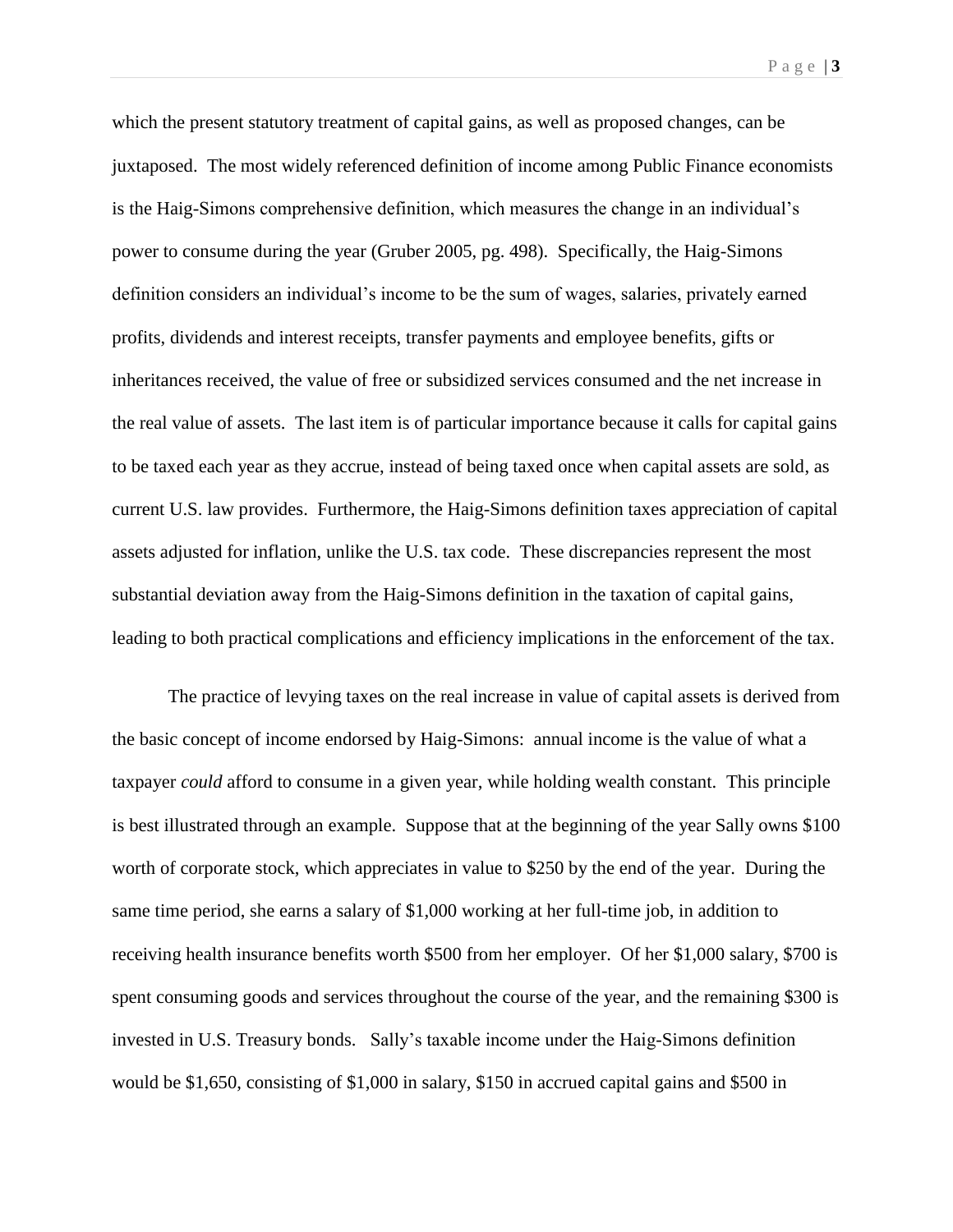employer provided health benefits. The value of her portfolio's appreciation is included in her taxable income, because she could conceivably sell 60 percent of her stock holdings at the end of the year and still maintain the \$100 in wealth she started the year with. Similarly, if Sally had seen her stock depreciate in value, she would be able to deduct the full amount of the year's capital losses from her taxable income (*Ibid.*). This is unlike the American system, which places limits the deductibility of capital losses to prevent tax avoidance through deceptive write-offs.

Under the Haig-Simons definition, taxable income is equated to *potential* consumption, as opposed to actual consumption, and as a result this system of taxation is often viewed as providing a measure of an individual's *ability-to-pay*. When evaluated under horizontal and vertical equity criteria, the inclusion of previously nontaxed earnings under Haig-Simons appears to improve tax fairness, a feature valued highly by many Americans. If two taxpayers earn equal salaries, but only one of them receives additional health benefits, then including those benefits in the definition of taxable income increases the taxable income and eventual tax burden of the recipient. This modification improves vertical equity, because the taxpayer who receives health benefits on top of his salary, and is thus better off in real terms, indeed pays higher taxes. If, on the other hand, two taxpayers receive an equal dollar amount of compensation from their employer, but one of them receives half of her total compensation in the form of health benefits, then the elimination of tax exempt status for health benefits imposes identical tax burdens on taxpayers in identical circumstances. This feature improves the horizontal equity of taxation, because taxpayers with equal welfare from earning income pay identical taxes, regardless of the income's composition (*Ibid.*).

The Haig-Simons definition of taxable income is not foolproof, however, as there are circumstances which engender disconnects between one's potential to consume goods and one's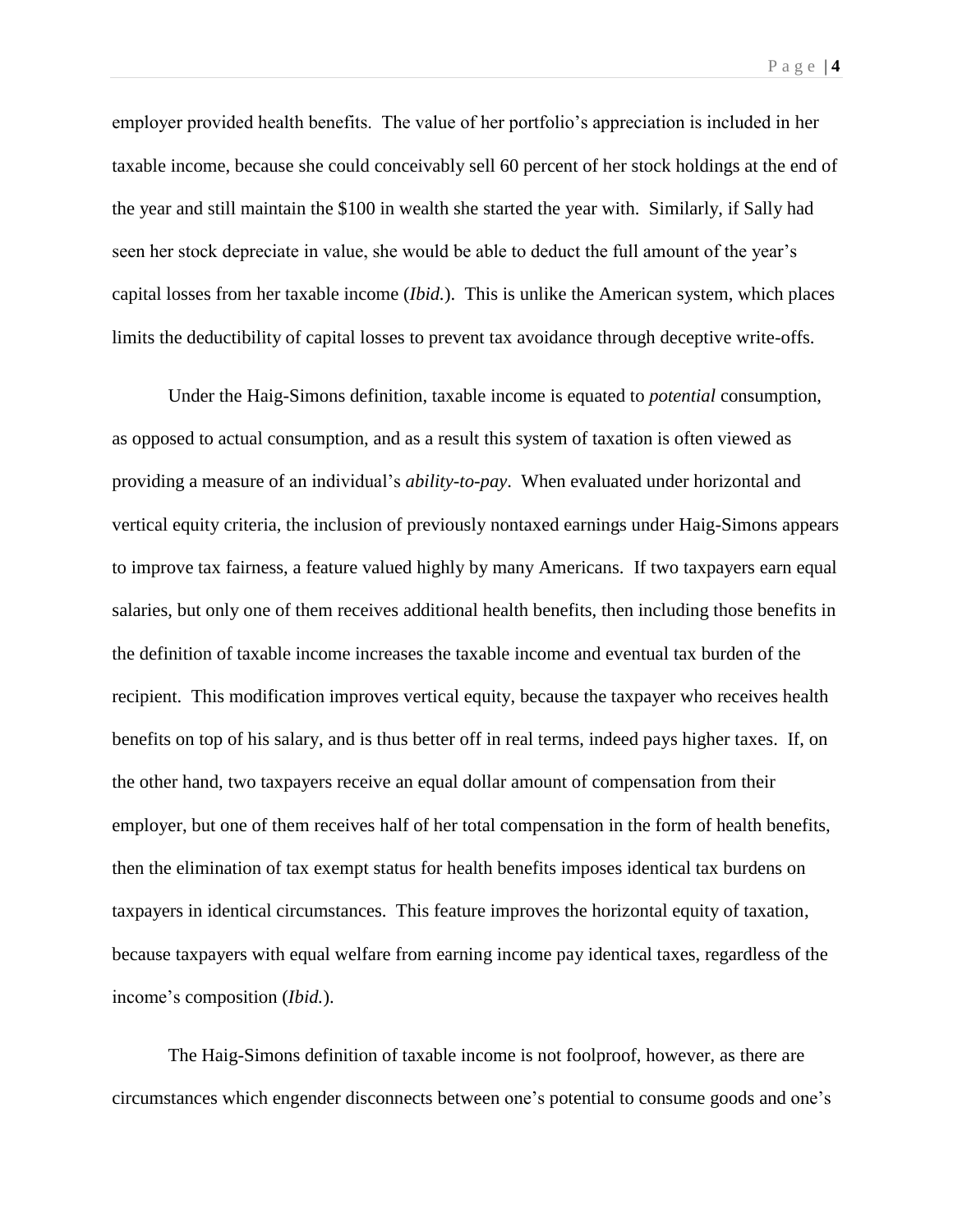ability to pay taxes. When two taxpayers earn identical incomes, regardless of the nature or amount of actual consumption, Haig-Simons levies identical tax burdens upon each of them because the circumstances facing the two citizens appear identical. However, in the event that a citizen is forced to spend half his income repairing fire damage in his home, his tax burden will be the same as if he had spent half of his income buying a boat. Thus, while it may be administratively expedient to lump all of a taxpayer's consumption, savings and asset appreciation into the tax base, potential consumption is an unreliable proxy for taxpayer welfare. Moreover, the taxation of inflation adjusted capital gains on accrual would require taxpayers to have their capital assets valuated annually. While this may be a fairly straightforward process with corporate stocks, whose value is constantly updated and readily available, being required to obtain and submit an expert's opinion on the value of a rare painting every year would introduce another layer of complexity and administrative difficulty into the tax code. Taxpayers may even be forced to sell inherited capital assets, such as a vacation property, in order to meet their annual tax obligations if capital gains are taxed on accrual.

In addition to concerns of fairness at the individual level and complexity at the administrative level, many economists cite more far-reaching economic implications to rationalize statutory deviations from the Haig-Simons concept of taxable income. Fisher (1937), for example, argues that the best measure of income for tax purposes is actual consumption, and that capital gains should be tax exempt to avoid double taxation. Fisher reasons that since income earned in a given time period is either consumed during that same period or saved and consumed later, a tax levied on consumption will ultimately reach all of an individual's income while adhering to the criteria for lifetime horizontal equity. This is because capital gains represent a present accounting for growth in a future stream of income, so taxing capital income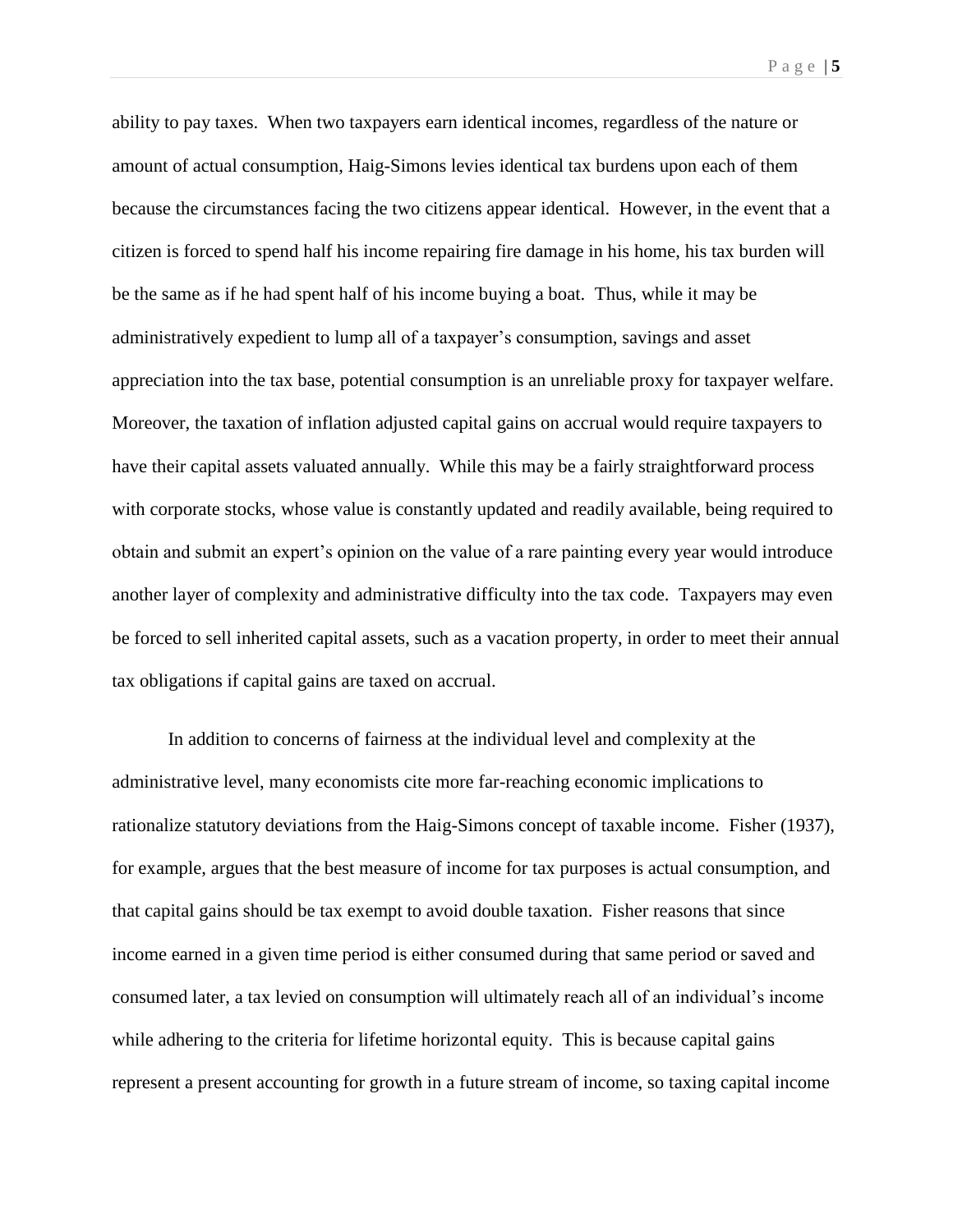once upon realization and again upon consumption carries the potential to impose inconsistent tax burdens on citizens with identical lifetime incomes, depending on their savings preferences. To illustrate this inherent ambiguity in the tax code, Fisher presents an example of three brothers each inheriting a \$100,000 fortune, but investing it differently. Fisher shows that although each brother's inheritance is invested at five percent and taxed at one percent, the capital gains tax over-taxes long-term savings and under-taxes immediate consumption, reducing the inventive to save and potentially undermining the neoclassical engine of growth (Fisher 1937, pg. 48). Although Fisher's proposed consumption tax is at odds both with the Haig-Simons definition of income and the actual tax system employed by the United States, he does concede that taxation of capital gains would run less afoul of horizontal equity principles if capital income was taxed on accrual, as is the case under a pure Haig-Simons system (*Ibid.*).

#### **III. Historical Treatment of Capital Gains**

In practice, taxation of capital gains has long walked a middle ground between the works of Irving Fisher and the conceptual definition of income promoted by Robert Haig and Henry Simons. Although capital gains are included in the base of taxable income à la Haig-Simons, capital gains have historically received preferential tax treatment which reduces the tax liability of capital income relative to ordinary income. In this section, we discuss the current state of capital gains taxation while providing the tax code with historical context. The paper then proceeds to a discussion of the arguments in favor of special tax treatment for capital gains.

An investor experiences a capital gain when a capital asset is sold for a price greater than that which the investor paid for it (referred to as its "basis"). Capital assets are pieces of property that act as a store of value, ranging from corporate stock and privately owned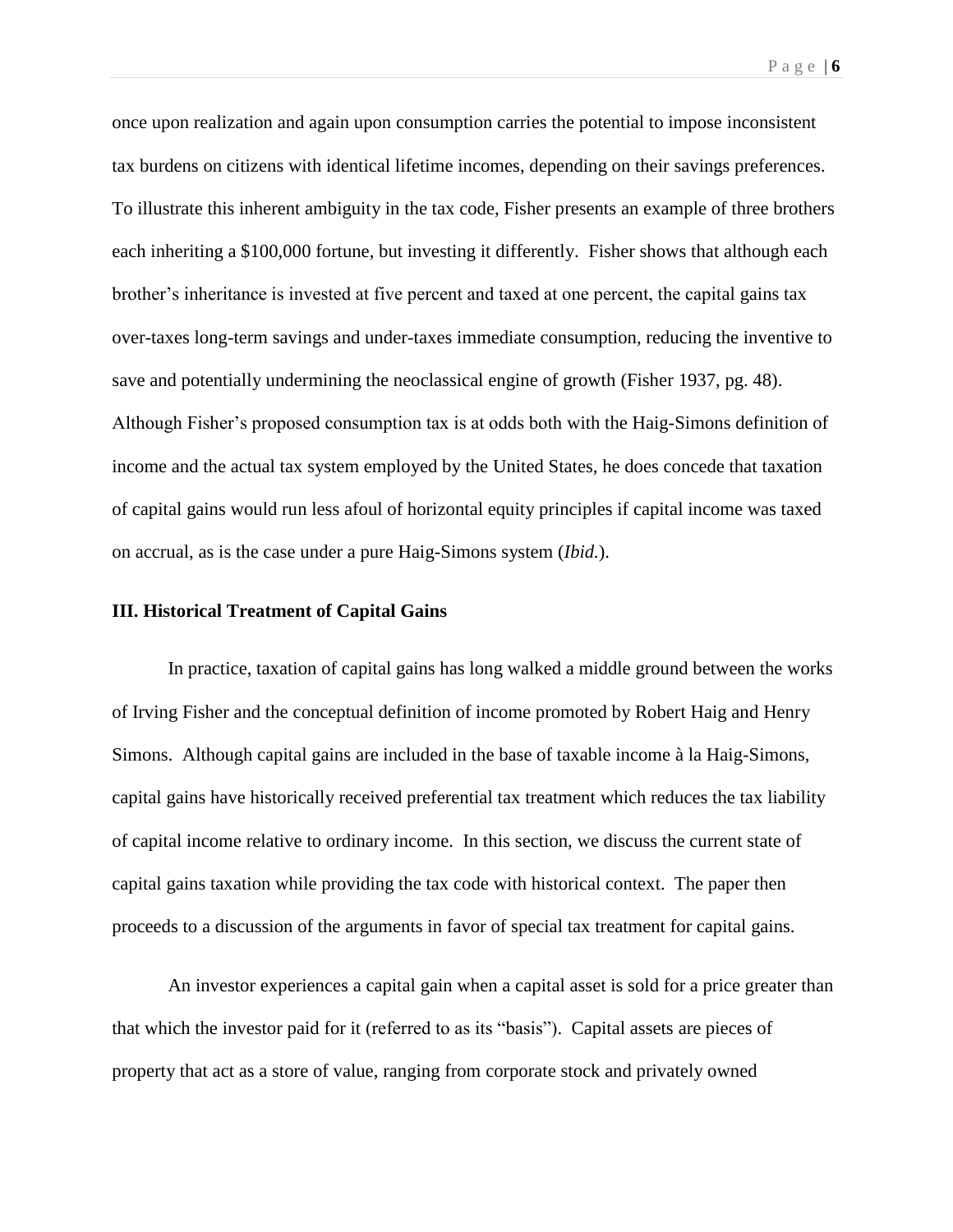businesses to land, art and collectibles (Burman and Rosenberg). Under current U.S. law, owners of capital assets pay no tax while maintaining ownership rights over the property, and the total appreciation in the value of the asset is taxed when the asset is sold. As a result, citizens can legally avoid paying taxes on appreciated capital assets by simply choosing not to sell them. This creates a lock-in effect where capital becomes illiquid and the flow of capital throughout the economy slows down. Mitigating this lock-in effect is one argument for taxing capital gains at lower rates than ordinary income, assuming that gains are to be taxes upon realization (Auten and Cordes, pg. 10).

Ratification of the  $16<sup>th</sup>$  Amendment to the Constitution granted Congress the authority to levy an income tax on the general public, and the Revenue Act of 1913 provided the legislative means through which Congress could exercise this new power. The Revenue Act provides that, in addition to including standard items like wages, salaries and the like, "the net income of a taxable person shall include...gains or profits and income derived from any source whatever" (Revenue Act of 1913, pg. 167). Pursuant to this statutory definition, capital gains were taxed at the same rate as ordinary income from 1913 to 1921, until concerns over tax revenues falling in response to the rate hikes of World War I induced lawmakers to institute preferential tax treatment for capital income (Auten pg. 58). The extent of this preferred treatment was initially to allow wealthy taxpayers to select an alternate 12.5 percent rate on assets held for longer than two years. Then, in 1934, special treatment of capital gains intensified as Congress allowed taxpayers to exclude from their taxable income a portion of capital gains commensurate with the length of an asset's holding period. Exclusion rates ranged from 20 percent on assets held for one year to 70 percent on assets held for 10 or more years, until 1942, when Congress simplified this rate structure by allowing taxpayers to exclude half of capital gains on assets held for more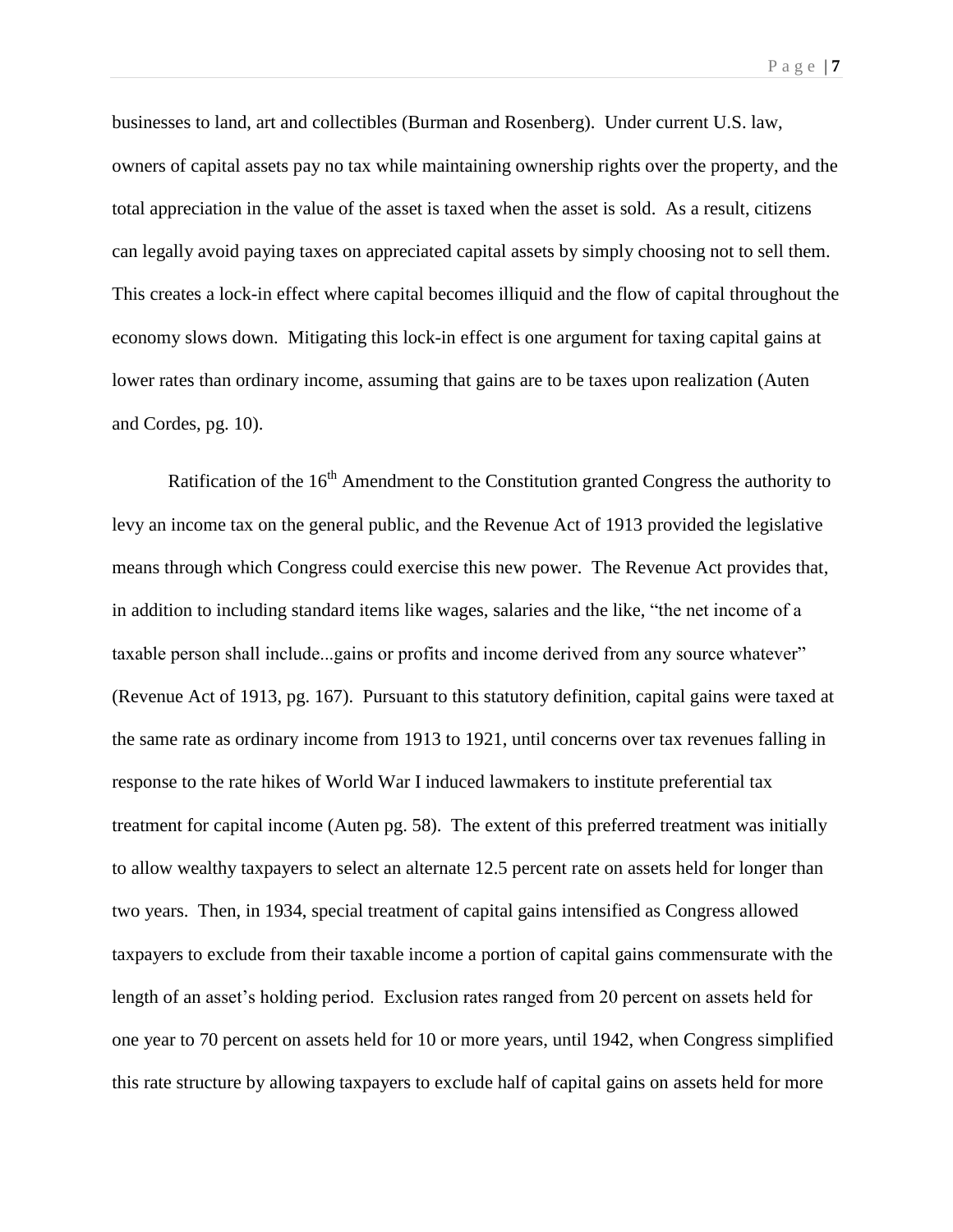than six months. Congress experimented with different minimum rates and exclusion allowances for the next 35 years, causing the maximum real tax rate on capital gains to fluctuate between 40 and 50 percent (*Ibid.*). Exclusion rates settled at 60 percent and remained there between 1978 and 1986, with the remaining 40 percent of long-term capital gains subject to ordinary tax rates. Some economists argue that this is a much simpler mechanism for conveying tax preference to capital gains.

The Tax Reform Act of 1986 eliminated the tax preference to capital gains, as taxpayers were no longer able to exclude portions of capital gains from taxable income. Under the new tax laws, 100 percent of capital gains were subject to taxation, and at the same 28 percent rate as ordinary income. Preferred treatment of capital gains was restored in 1993, as the top marginal tax rate on ordinary income was increased to 39 percent, while the capital gains rate was cut to 20 percent. Under the Bush administration the top capital gains rate was further cut to 15 percent, though this provision expired in 2013. As of 2015, the top tax rate on the long-term capital income of wealthy taxpayers stands at 20 percent, while a rate of 15 percent is assessed to taxpayers whose ordinary income ranges between \$37,450 and \$413,200 (Spiegelman 2015). Taxpayers with ordinary incomes below this specified interval pay no taxes on capital gains.

#### **IV. Arguments for Preferential Tax Treatment**

Assuming that capital gains ought to be included in taxable income, as is the case under both the Haig-Simons definition and current U.S. tax law, the question of *how* capital gains should be taxed arises. As mentioned previously, capital gains have received favorable tax treatment throughout much of the nation's history with an income tax. Proponents of imposing relatively lower tax rates on capital income frequently advance four arguments in justification.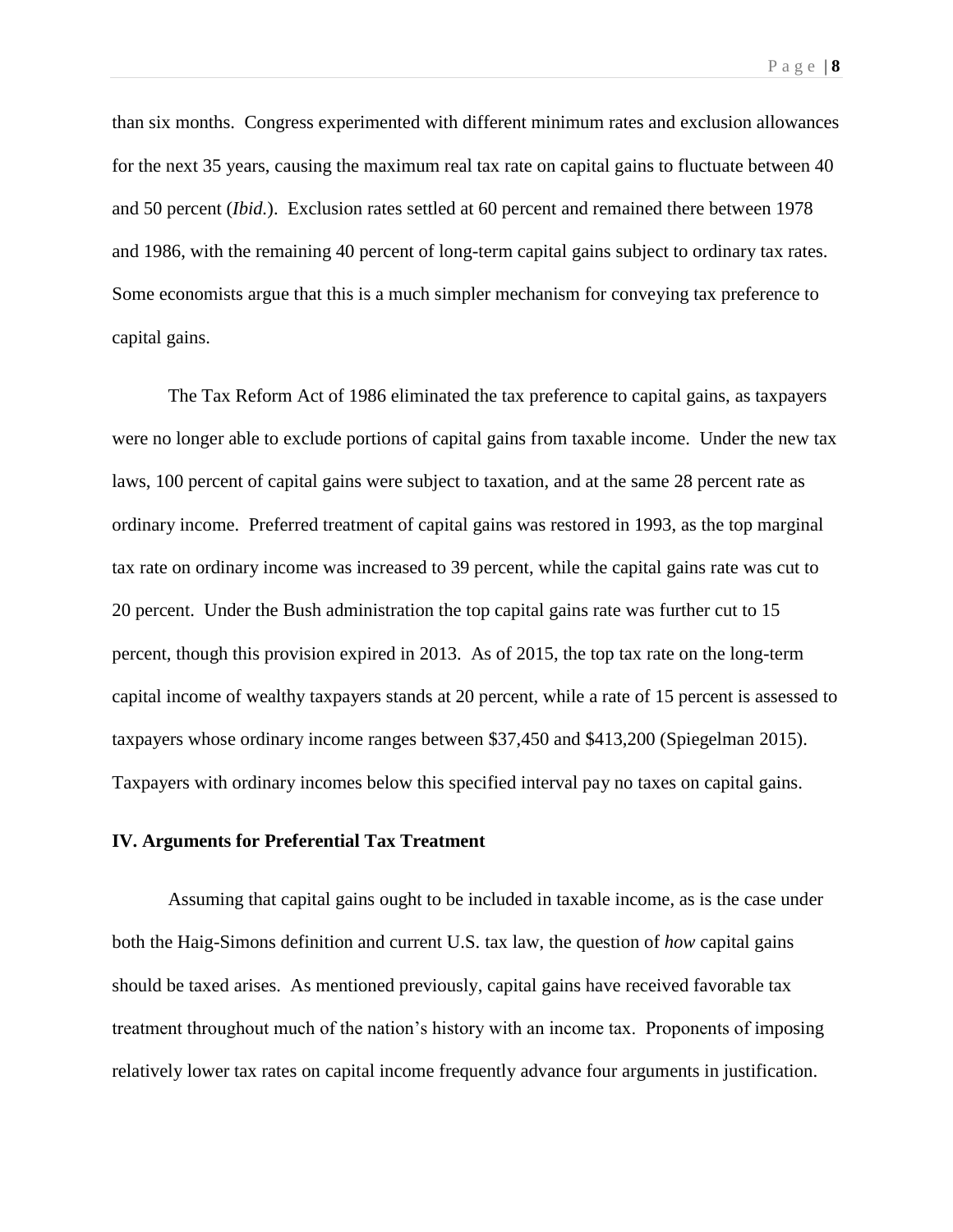First, the fact that capital gains are taxed upon realization creates a lock-in effect that distorts the flow of capital in financial markets. Second, taxation of capital gains on a nominal basis punishes investors for inflation and diminishes the real value of capital returns. Third, capital gains taxation discourages investment and entrepreneurship, inhibiting economic growth. Fourth, taxing capital gains results in the double taxation of expected future income, while altering the incentive to save, creating an efficiency loss. We will address each of these arguments in turn, as well as some common objections to these arguments made by opponents of giving preferential tax treatment to capital gains (Gruber 2005, pg. 641).

The lock-in effect of capital gains taxation follows as a direct consequence from a deviation in the U.S. tax code away from the Haig-Simons definition of taxable income. Recall that taxes on capital gains would be collected annually under a pure Haig-Simons tax, based on the change in the real assessment value of the taxpayer's capital assets over the previous year. As highlighted previously, such a taxation scheme would be difficult to enforce given the number and frequency of asset valuations that would need to be performed. Thus, the United States has always taxed capital gains upon realization, with markets dictating both the sale price and the nominal amount of the gain. Owners of capital assets can therefore easily avoid paying taxes by simply choosing not to sell assets. Even when the taxpayer dies, the accumulated growth in his or her capital assets will in effect not be taxed, since the inheritor's basis price on an asset is "stepped-up" to be equal to the market price on the day of the inheritance.

For example, suppose that Bill buys stock in a company in 1960 for \$10 per share. By the time Bill passes on in 2015, the company's stock has ballooned in value to \$1,000 per share. Bill's daughter, Maria, inherits the stock and sells her late father's shares the next day for \$1,000 each. Mario pays no capital gains tax on the capital assets originally owned by Bill, because her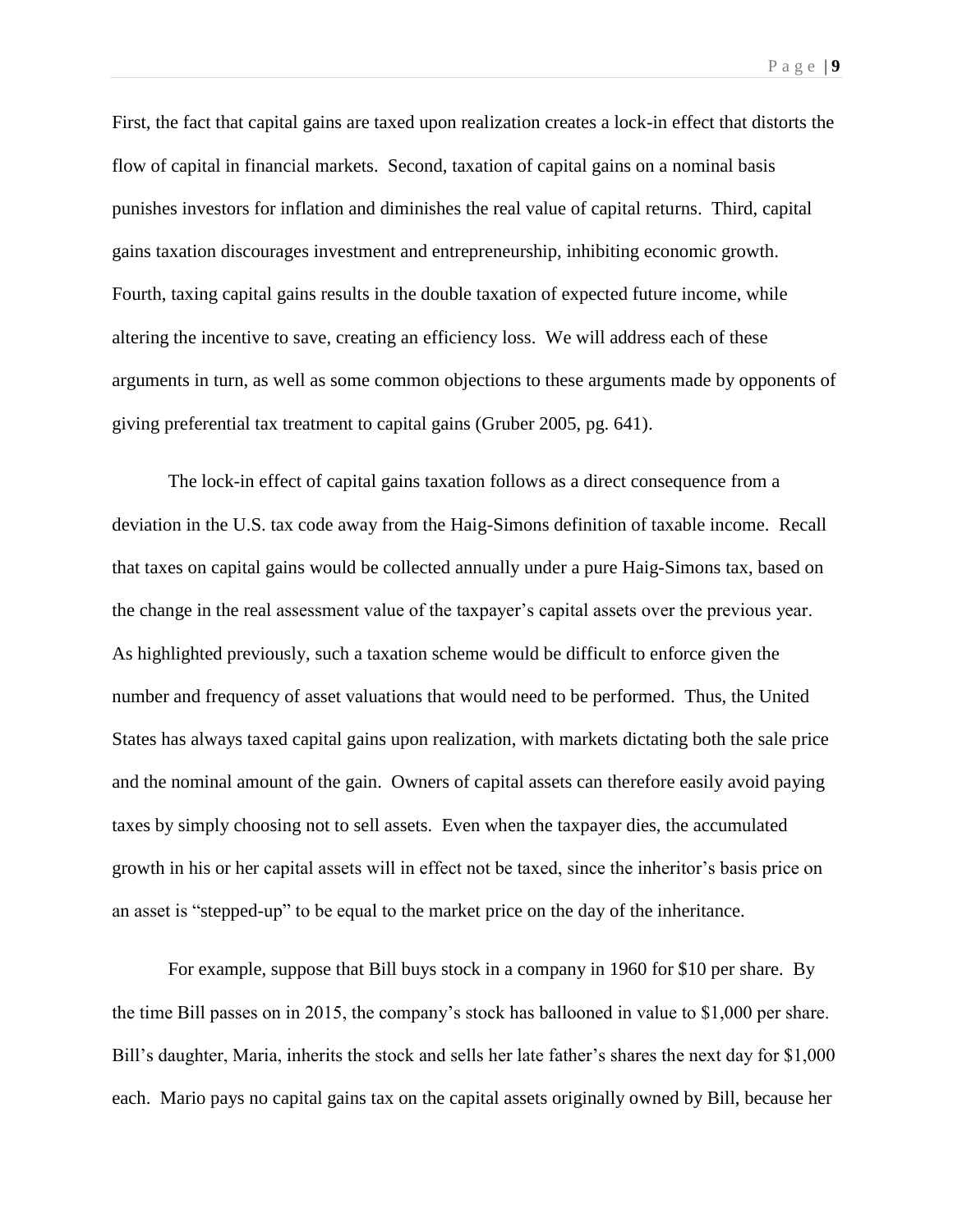basis price is considered to be the going price of \$1,000 per share in 2015, when she acquired the asset. If Maria had waited one year to sell her father's stock, at which time the company was valued at \$1,050 per share, then she would pay taxes on the \$50 per share increase over her stepped-up basis. But the government misses out on the opportunity to collect capital gains taxes on the increase in value from 1960 to 2015, since the tax can be indefinitely avoided by the original owner as long as the asset is held. Proponents of keeping the capital gains tax rate low argue that relatively high rates on capital gains exacerbate this lock-in effect and cost the government significant amounts of revenue from capital income<sup>1</sup>. In addition to falling tax revenues from capital gains, the lock-in effect can also dissuade investors from liquidating less productive assets and reinvesting the funds into more productive assets, reducing the flow of capital throughout the economy and slowing economic growth (Gruber 2005 pg. 641).

A second major tax implication that follows directly from deviations away from the Haig-Simons definition of income is that capital gains are currently taxed on a nominal basis. In other words, the tax payed by an investor on a capital asset does not allow the taxpayer to deduct from his or her taxable gain the illusory appreciation caused by increases in the overall price level. Let us consider this issue through another example. Suppose that Bill's childhood friend Alfred also buys stock for \$10 per share in 1960, but in a different company. Alfred's investment does not perform quite as well as Bill's, rising in value to just \$20 per share by 2015 as compared to Bill's \$1,000 stock. Although his investment has doubled in nominal terms, the overall price level throughout the economy has certainly more than doubled; meaning that the money Alfred spent buying the shares in 1960 was worth more in terms of purchasing power

 $\overline{\phantom{a}}$ 

 $1 \text{U.S.}$  Treasury data on realized capital gains, tax receipts and average effective tax rates is included as an appendix to this paper. These data appear to show that investors temporarily realize more capital gains in the years directly following a reduction in capital gains tax rates.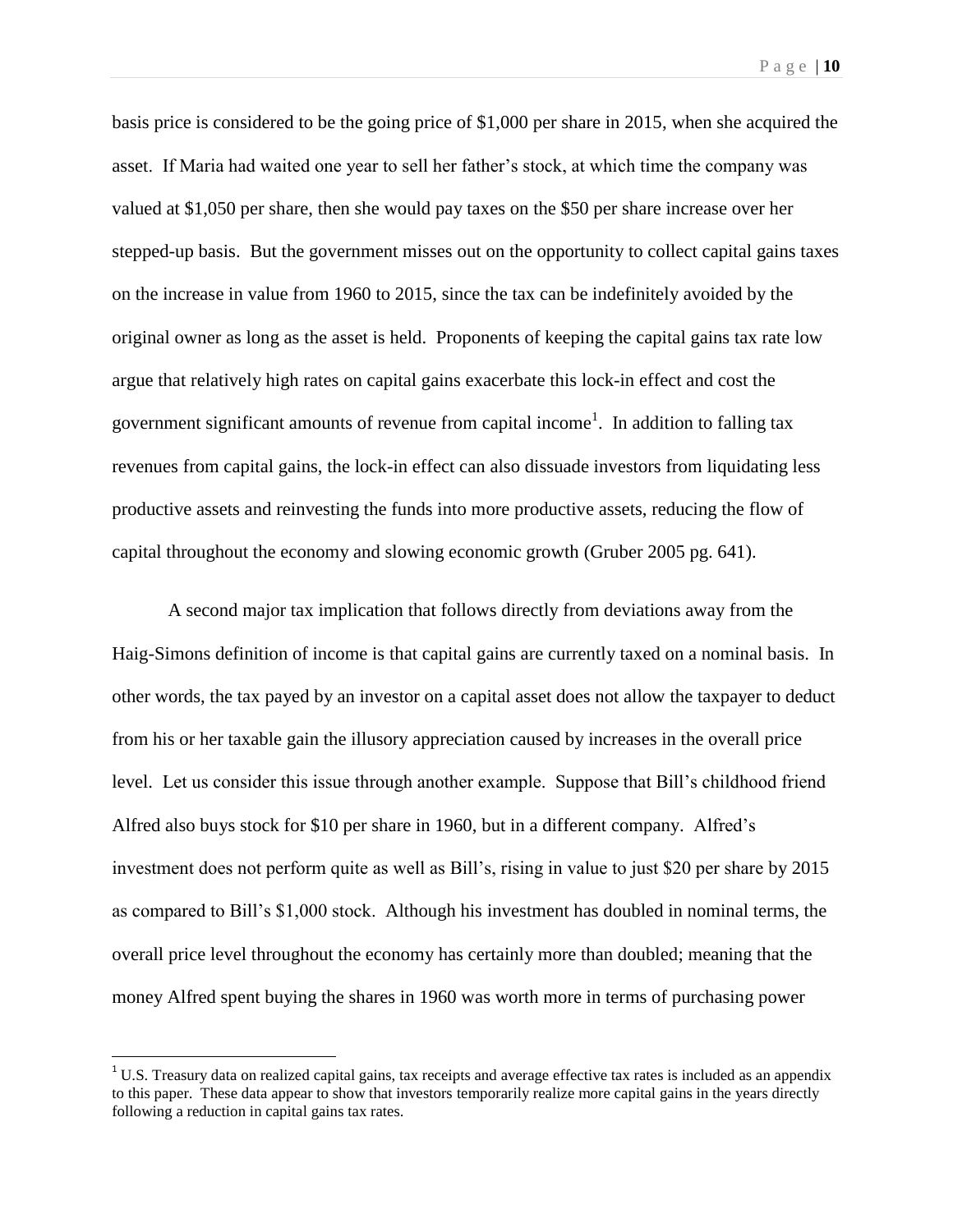than the money he would receive from selling his shares in 2015. Under current U.S. law, Alfred would still be required to pay taxes on his "gains", even though his assets have actually lost value (Gruber 2005 pg. 641). Some economists argue that tax rates on capital gains should be kept low because a large portion of capital gains is attributable to inflation. On the other hand, it would be more simple and direct to adjust capital gains for inflation using the Consumer Price Index, which would bring the U.S. system closer in line with the principles of Haig-Simons. Nonetheless, opponents of giving special treatment to capital gains point out that other sources of income such as interest payments from bonds are more sensitive to inflation risk than capital gains, yet are still taxed on a nominal basis. Giving taxpayers advantageous treatment for certain types of financial investments may distort the flow of savings and direct capital towards riskier investments like corporate stock, while encouraging fraudulent tax filing to exploit lower rates.

Supply-Side economists argue that taxation of capital gains reduces the incentive to invest and take risks, leading to reduced capital formation and slower economic growth. Intuitively, it may seem reasonable that this disincentive could be lessened by lowering tax rates, since investors will have to hedge a smaller portion of their expected return against taxes. This is similar to the process by which a lender hedges herself against inflation, where the real rate of interest can be decomposed into the desired rate of interest plus the expected rate of inflation. In order to achieve a desired rate of return on the ownership of a capital asset, the investor must account for the expected amount of a capital gains tax. An investment that is expected to generate a seven percent return over 10 years may not be as profitable when inflation and capital gains taxes are accounted for, and the investor will be required to either seek out assets with higher expected returns or accept a smaller payout. Both scenarios limit the number of acceptable transactions available to the investor, potentially restricting the flow of capital as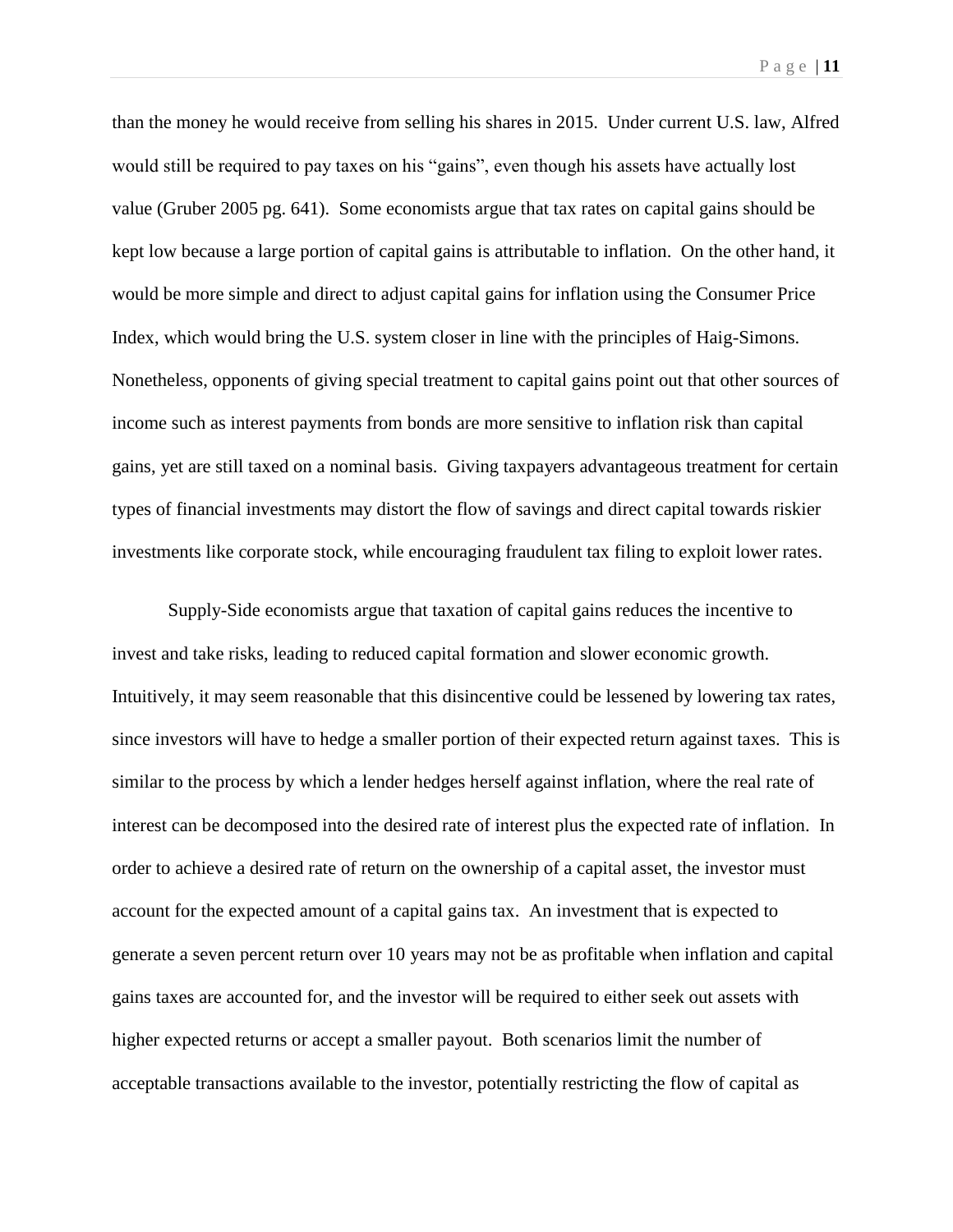investors stay "locked-in" holding relatively less productive assets (Auten and Cordes, pg. 10).

Taxation of certain capital assets can also be said to constitute the double taxation of business profits, and several prominent tax reform proposals call for total elimination of individual capital gains taxes in order to prevent tax evasion and ameliorate losses in efficiency. Consider for example the set of reform plans broadly known as the "flat tax," originally conceived by Milton Friedman and formalized by Robert Hall and Alvin Rabushka. Under a Hall-Rabushka flat tax, personal income earned from wages and salaries is broadly taxed at a single "flat" rate, while capital gains are implicitly taxed as a component of business profits. The intent of this proposal is to extract taxes from business profits before they are paid out to investors as capital income. In this case, the argument for ending double taxation relies on the assumption that privately owned shares in a company appreciate in response to an increase in expected future profits. Since stock prices are in large part determined by dividend payouts, which are themselves dependent on business profits, taxing capital gains earned from the sale of corporate stock targets the same stream of expected future income as the taxes levied directly on business profits. Hall and Rabushka (1983) argues that taxing these gains at the corporate level, instead of at the individual level, provides fewer opportunities for "leakages" in the tax base, improving compliance and increasing federal revenues (Hall and Rabushka pg. 14).

Cries of double taxation as justification for taxing capital gains at lower rates appear most relevant to income earned from the sale corporate stocks, which occasionally has already been subject to taxation at the corporate level. However, the capital gains tax encompasses a much wider variety of assets than the sort considered in Hall and Rabushka (1983), and it is more difficult to make the case that paying taxes on the sale of antiques or art also represents a form of double taxation. Furthermore, the Tax Policy Center estimates that roughly half of all corporate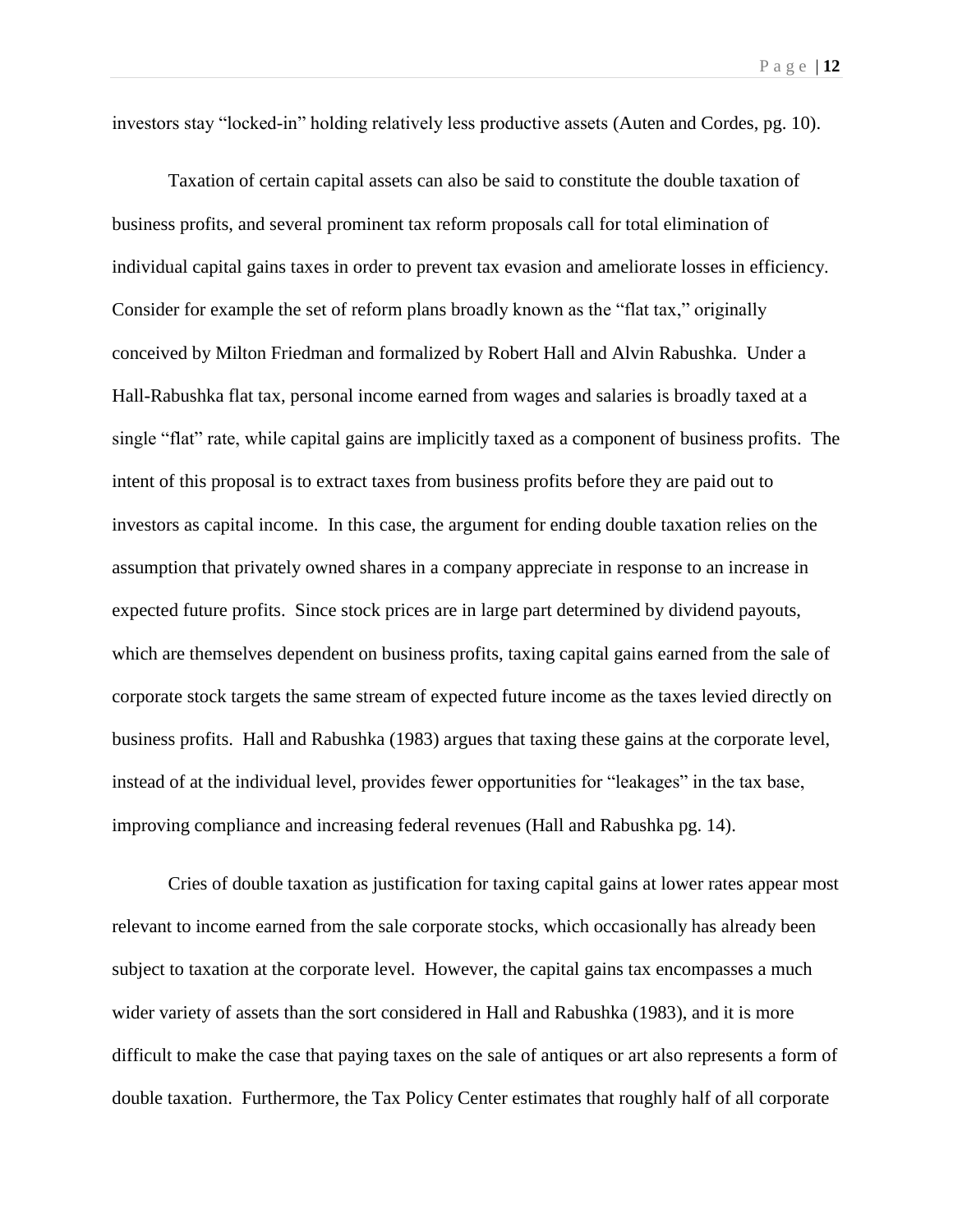profits are never taxed at the corporate level due to exemptions and loopholes, which implies that taxing capital gains at a lower rate may only offset corporate taxation in a minority of cases (Burman and Rosenberg, pg. 7). As to whether capital gains taxation inhibits economic growth, Cassou and Lansing (2003) predicts that tax reform plans which eliminate the double taxation of capital income may not be beneficial to the economy, because higher tax rates elsewhere will be required to make up for the lost government revenue. These findings call into question the efficiency arguments against double taxation, while undermining the case for allowing capital gains to receive special treatment under tax laws.

## **V. Who Benefits from Lower Capital Gains Taxes?**

Opponents of allowing preferential tax treatment for capital gains point out that the taxation of capital gains is highly progressive, and that any attempt to reduce the tax liabilities of citizens reporting capital income typically results in windfall gains for the wealthiest Americans. Examination of tax data for recent years appears to corroborate this claim, as the Tax Policy Center reports that taxpayers earning over \$200,000 per year enjoyed 94 percent of the benefits derived from taxing capital gains at a lower rate than ordinary income. This concentration of gains is even more heavily concentrated at the extreme top of the distribution, as three-quarters of the gains reported by the Tax Policy Center went to taxpayers with incomes over \$1 million (Burman and Rosenberg, pg. 8). The 2013 Economic Report to the President notes that 41 percent of all capital gains realized during the year were claimed by the richest 0.1 percent of taxpayers (Krueger, Abraham and Stock).

Although it is clear that the wealthiest Americans own the lion's share of capital assets and earn the vast majority of capital gains, improving progressivity in the taxation of capital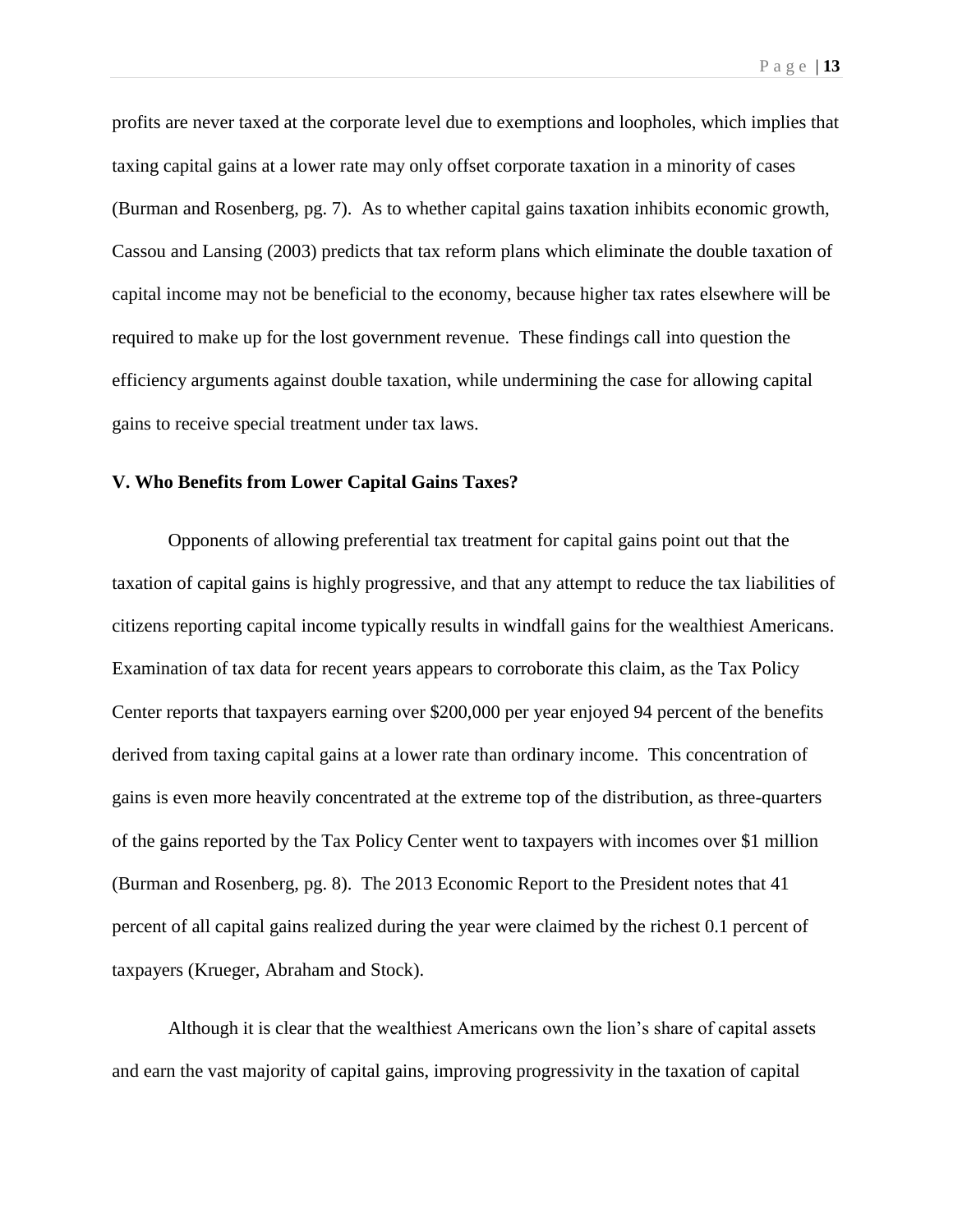gains is not as simple as ensuring that taxes rates are kept reasonably high. The unusual circumstances of capital gains taxation prevents policymakers from relying on rate increases as a means of generating more revenues, because capital gains taxes are so easily avoided. While there is evidence to suggest that capital gains realization, and perhaps government revenue, increases in response to a reduction in tax rates, these benefits appear to be only temporary and to disproportionately accrue to the wealthy. It is indeed surprising that most of the recent debate surrounding capital gains taxation has concerned the alteration of tax rates and the tweaking of certain exemptions, as opposed to overhauling the entire structure of tax assessment and collection (Auerbach 1983). Yet, for all the redistributive woes of the current tax code, there does not appear to be a single set of satisfactory policy solutions. Moving the U.S. tax code closer in line with the Haig-Simons definition of income may improve horizontal and vertical equity, but such a shift would introduce massive administrative costs. A viable solution may be to transition into an accrued taxation system for those capital assets whose values are constantly updated and readily available, such as corporate stocks, although the overall effects of this change are uncertain. If there is one thing that the current tax treatment of capital gains should teach American lawmakers, it is that carving out preferential treatment for certain classes of financial assets and instruments opens up a Pandora's Box of incentives and distortions that creates new and complicated policy problems.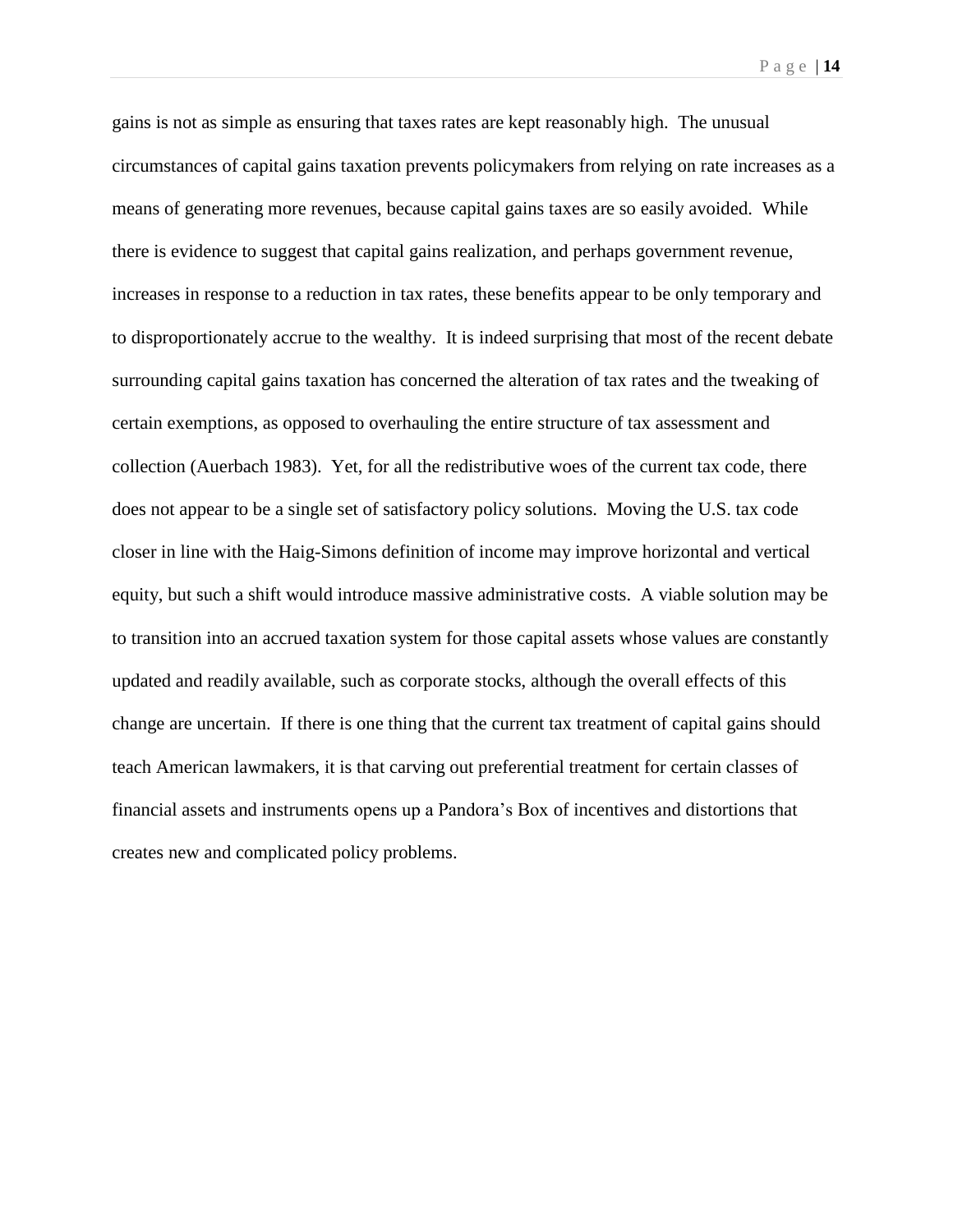## **VI. Appendix (source: Department of the Treasury, Office of Tax Analysis)**

| Returns with Positive Net Capital Gains, 1954-2009 [1] |                       |               |                   |                |                 |
|--------------------------------------------------------|-----------------------|---------------|-------------------|----------------|-----------------|
|                                                        | <b>Total Realized</b> | Taxes         | Average Effective | Realized Gains | Maximum         |
| Year                                                   | Capital               | Paid on       | Tax Rate          | as a Percent   | Tax Rate on     |
|                                                        | Gains                 | Capital Gains | (percent)         | of GDP         | Long-Term Gains |
| 1954                                                   | 7,157                 | 1,010         | 14.1              | 1.88           | 25.00           |
| 1955                                                   | 9,881                 | 1,465         | 14.8              | 2.38           | 25.00           |
| 1956                                                   | 9,683                 | 1,402         | 14.5              | 2.21           | 25.00           |
| 1957                                                   | 8.110                 | 1,115         | 13.7              | 1.76           | 25.00           |
| 1958                                                   | 9,440                 | 1,309         | 13.9              | 2.02           | 25.00           |
| 1959                                                   | 13,137                | 1,920         | 14.6              | 2.59           | 25.00           |
| 1960                                                   | 11,747                | 1,687         | 14.4              | 2.23           | 25.00           |
| 1961                                                   | 16,001                | 2.481         | 15.5              | 2.94           | 25.00           |
| 1962                                                   | 13,451                | 1,954         | 14.5              | 2.30           | 25.00           |
| 1963                                                   | 14,579                | 2,143         | 14.7              | 2.36           | 25.00           |
| 1964                                                   | 17,431                | 2,482         | 14.2              | 2.63           | 25.00           |
| 1965                                                   | 21,484                | 3,003         | 14.0              | 2.99           | 25.00           |
| 1966                                                   | 21,348                | 2,905         | 13.6              | 2.71           | 25.00           |
| 1967                                                   | 27,535                | 4,112         | 14.9              | 3.31           | 25.00           |
| 1968                                                   | 35,607                | 5,943         | 16.7              | 3.91           | 26.90           |
| 1969                                                   | 31,439                | 5.275         | 16.8              | 3.19           | 27.50           |
| 1970                                                   | 20,848                | 3,161         | 15.2              | 2.01           | 32.21           |
| 1971                                                   | 28,341                | 4,350         | 15.3              | 2.52           | 34.25           |
| 1972                                                   | 35,869                | 5,708         | 15.9              | 2.90           | 36.50           |
| 1973                                                   | 35,757                | 5,366         | 15.0              | 2.59           | 36.50           |
| 1974                                                   | 30,217                | 4,253         | 14.1              | 2.02           | 36.50           |
| 1975                                                   | 30,903                | 4,534         | 14.7              | 1.89           | 36.50           |
| 1976                                                   | 39,492                | 6,621         | 16.8              | 2.16           | 39.875          |
| 1977                                                   | 45,338                | 8,232         | 18.2              | 2.23           | 39.875          |
| 1978                                                   | 50,526                | 9,104         | 18.0              | 2.20           | 39.875/33.85    |
| 1979                                                   | 73,443                | 11,753        | 16.0              | 2.87           | 28.00           |
| 1980                                                   | 74,132                | 12,459        | 16.8              | 2.66           | 28.00           |
| 1981                                                   | 80,938                | 12,852        | 15.9              | 2.59           | 28.00/20.00     |
| 1982                                                   | 90,153                | 12,900        | 14.3              | 2.77           | 20.00           |
| 1983                                                   | 122,773               | 18,700        | 15.2              | 3.47           | 20.00           |
| 1984                                                   | 140,500               | 21,453        | 15.3              | 3.57           | 20.00           |
| 1985                                                   | 171,985               | 26,460        | 15.4              | 4.08           | 20.00           |
| 1986                                                   | 327,725               | 52,914        | 16.1              | 7.35           | 20.00           |
| 1987                                                   | 148,449               | 33,714        | 22.7              | 3.13           | 28.00           |
| 1988                                                   | 162,592               | 38,866        | 23.9              | 3.19           | 28.00           |
| 1989                                                   | 154,040               | 35,258        | 22.9              | 2.81           | 28.00           |
| 1990                                                   | 123.783               | 27,829        | 22.5              | 2.13           | 28.00           |
| 1991                                                   | 111,592               | 24,903        | 22.3              | 1.86           | 28.93           |
| 1992                                                   | 126,692               | 28,983        | 22.9              | 2.00           | 28.93           |
| 1993                                                   | 152,259               | 36,112        | 23.7              | 2.28           | 29.19           |
| 1994                                                   | 152,727               | 36,243        | 23.7              | 2.16           | 29.19           |
| 1995                                                   | 180,130               | 44,254        | 24.6              | 2.43           | 29.19           |
| 1996                                                   | 260,696               | 66,396        | 25.5              | 3.33           | 29.19           |
| 1997                                                   | 364,829               | 79,305        | 21.7              | 4.38           | 29.19/21.19     |
| 1998                                                   | 455,223               | 89,069        | 19.6              | 5.18           | 21.19           |
| 1999                                                   | 552,608               | 111,821       | 20.2              | 5.91           | 21.19           |
| 2000                                                   | 644,285               | 127,297       | 19.8              | 6.47           | 21.19           |
| 2001                                                   | 349,441               | 65,668        | 18.8              | 3.40           | 21.17           |
| 2002                                                   | 268,615               | 49,122        | 18.3              | 2.52           | 21.16           |
| 2003                                                   | 323,306               | 51.340        | 15.9              | 2.90           | 21.05/16.05     |
| 2004                                                   | 499,154               | 73,213        | 14.7              | 4.21           | 16.05           |
| 2005                                                   | 690,152               | 102,174       | 14.8              | 5.47           | 16.05           |
| 2006                                                   | 798,214               | 117,793       | 14.8              | 5.97           | 15.70           |
| 2007                                                   | 924,164               | 137,141       | 14.8              | 6.59           | 15.70           |
| 2008                                                   | 497,841               | 68,791        | 13.8              | 3.48           | 15.35           |
| 2009                                                   | 263.460               | 36.686        | 13.9              | 1.89           | 15.35           |

#### Capital Gains and Taxes Paid on Capital Gains (dollar amounts in millions)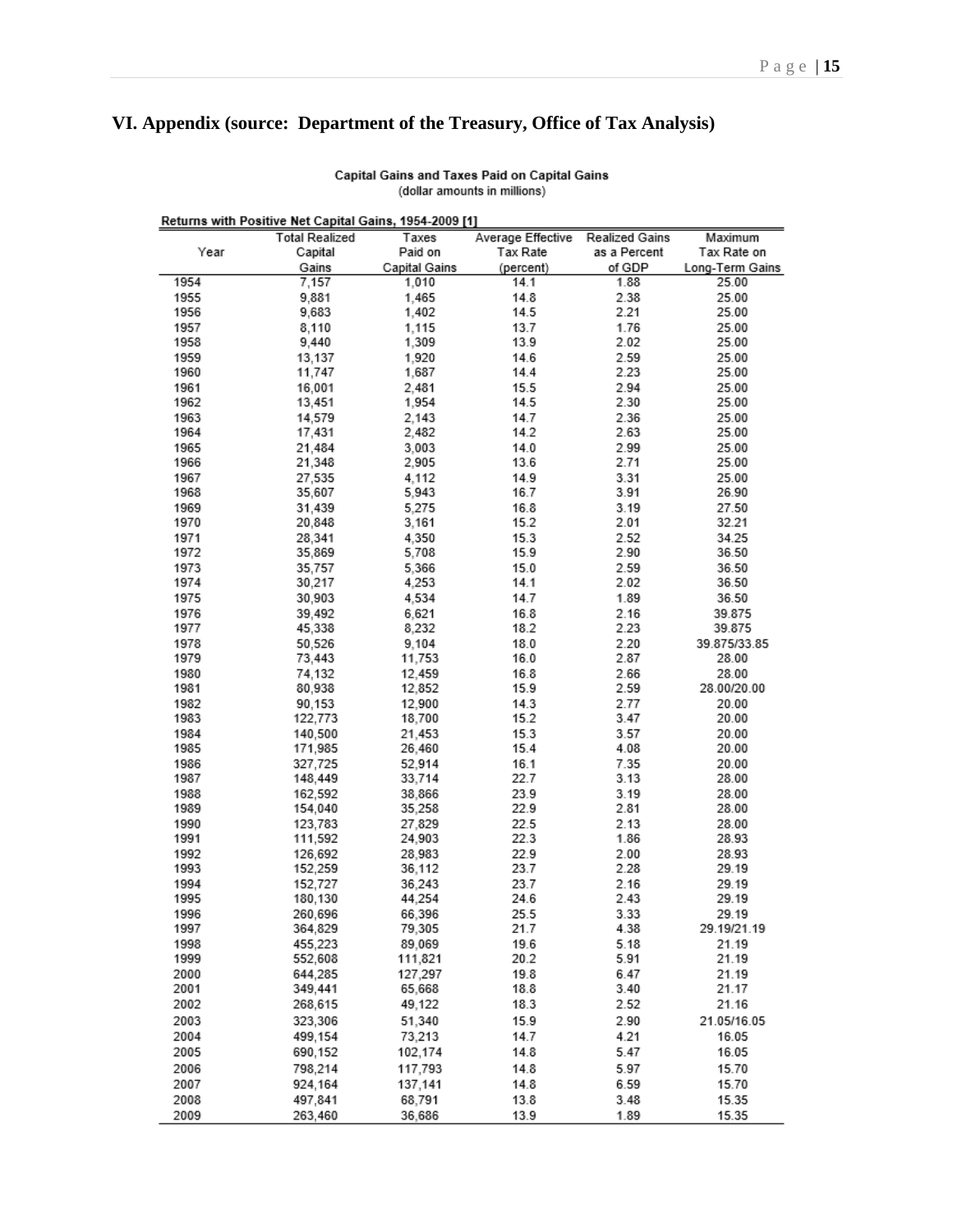#### Works Cited

- Auerbach, Alan (1989). "Capital Gains Taxation and Tax Reform," in National Tax Journal, Vol. 42 no. 3, pp. 391-401.
- Auten, Gerald and Cordes, Joseph (1991) "Policy Watch: Cutting Capital Gains Taxes," in The Journal of Economic Perspectives, Vol. 5 no.1, pp. 181-192.
- Auten, Gerald (1999). "Capital Gains Taxation," The Encyclopedia of Taxation and Tax Policy, Joseph J. Cordes, Robert D. Ebel and Jane G. Gravelle (eds.), Urban Institute, retrieved from http://www.urban.org/publications/1000519.html.
- Brundage, Amy (2012). "The Buffett Rule: A Basis Principle of Tax Fairness," The White House Report blog, [https://www.whitehouse.gov/blog/2012/04/10/white-house-report](https://www.whitehouse.gov/blog/2012/04/10/white-house-report-)buffett-rule-basic-principle-tax-fairness.
- Burman, Len and Rosenberg, Carol (2011). "Capital Gains and Dividends," The Tax Policy Briefing Book, Tax Policy Center.
- Cassou, Stephen P. and Lansing, Kevin J. (2004). "Growth Effects of Shifting From a Gruadated-Rate Tax System to a Flat Tax," in Economic Inquiry, Vol 42 no. 2.
- Doherty, Carroll (2013). "Public Wants Tax Reform. But What Kind of Reform," Pew Research Center, [http://www.pewresearch.org/fact-tank/2013/05/22/public-wants-tax-reform-but](http://www.pewresearch.org/fact-tank/2013/05/22/public-wants-tax-reform-but-)what-kind-of-reform/
- Fisher, Irving. (1937). "Income in Theory and Income Taxation in Practice," in Econometrica, Vol. 5 no. 1.